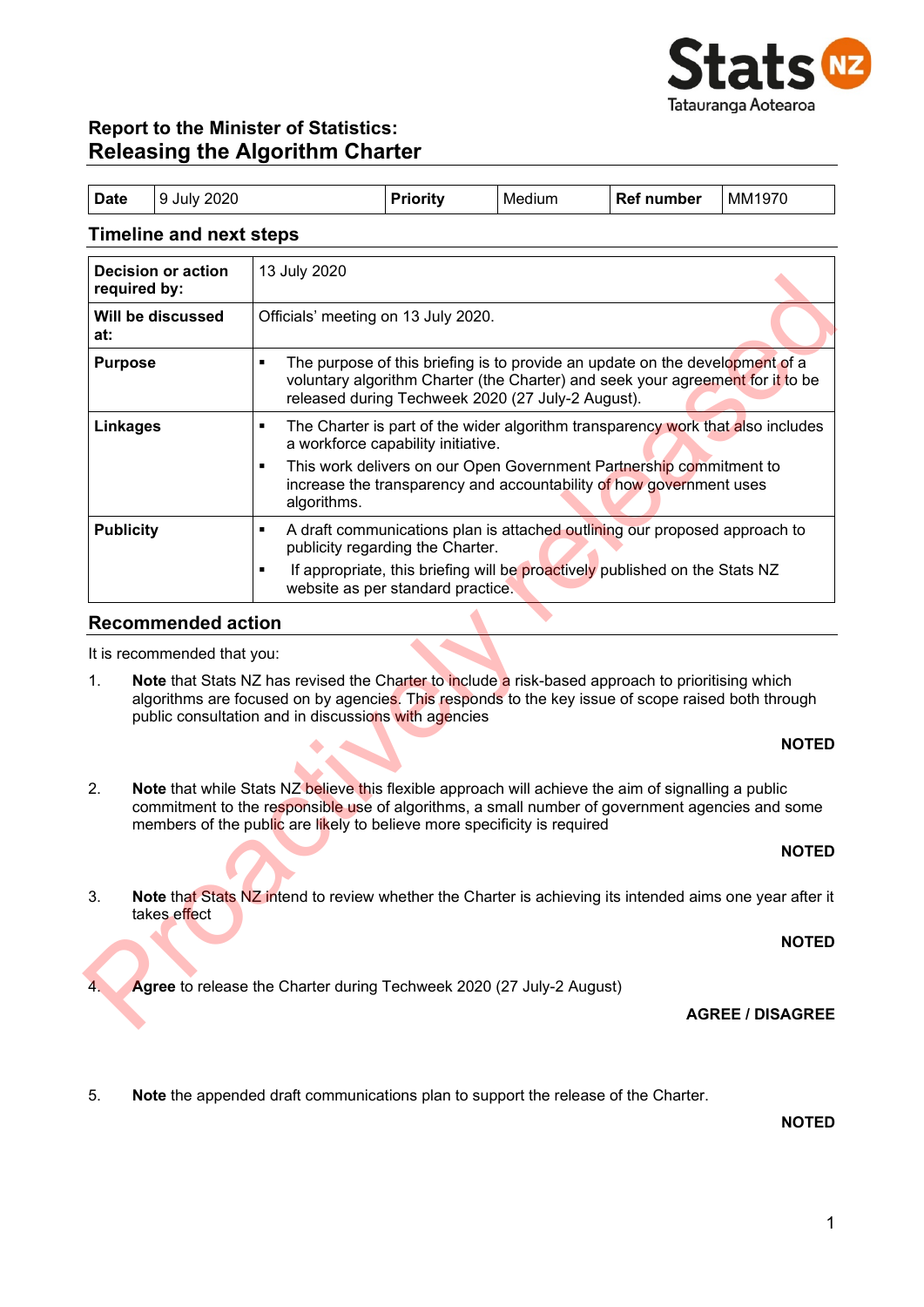6. **Agree** to share this briefing with all Ministers.

**AGREE / DISAGREE**

Dr. Craig Jones **Hon James Shaw Deputy Government Statistician and Deputy Chief Executive - Data System Leadership Stats NZ** Procedure Content Statistician and Deputy<br>
Deputy Government Statistician and Deputy<br>
Chief Executive - Data System Leadership<br>
State R2<br>
Chief Executive - Data System Leadership<br>
Deputy<br>
Chief Content Chief Statistics<br>
Ch

**Minister of Statistics Date:**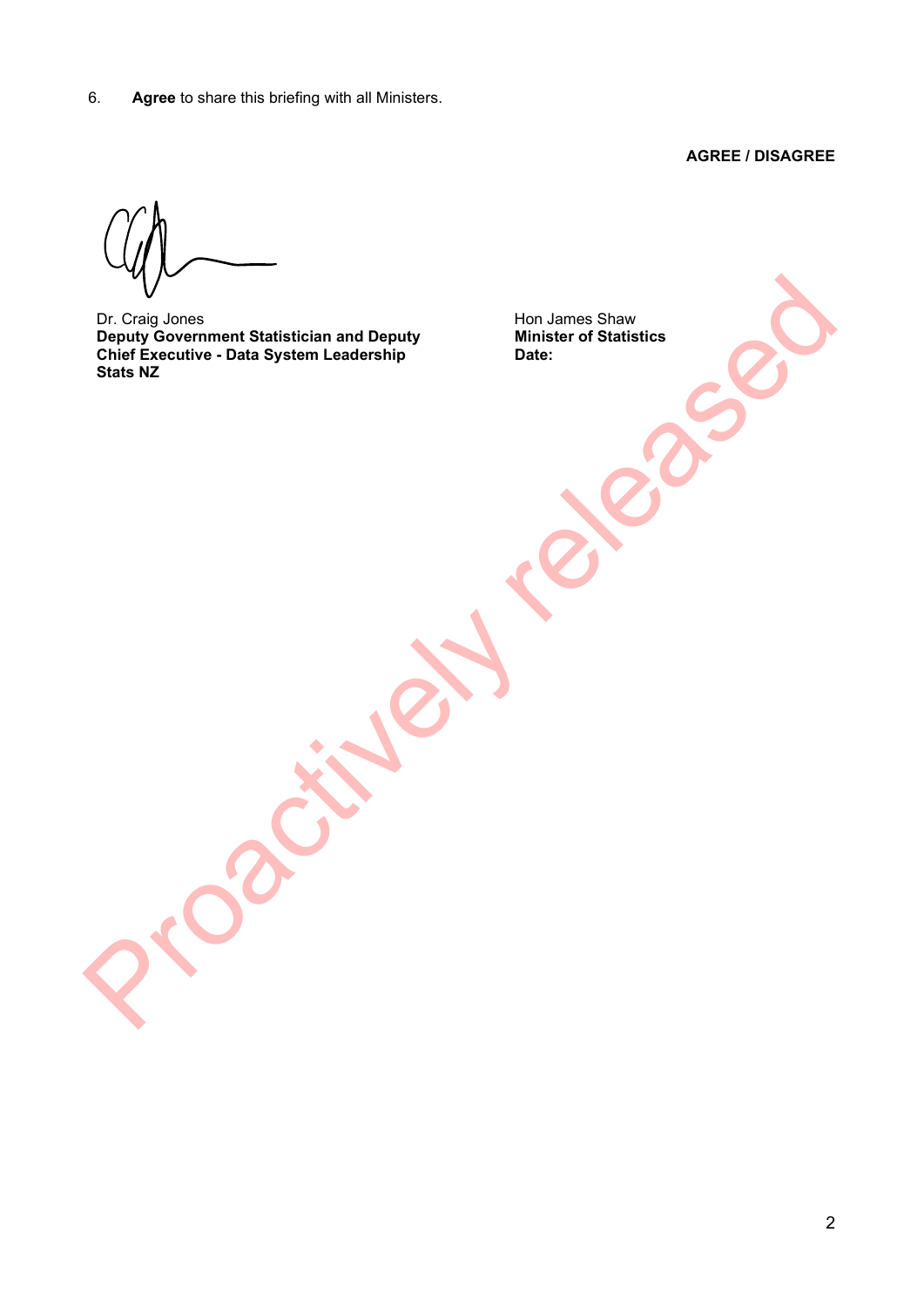# **Background**

- 1. The development of an algorithm Charter was endorsed by Data and Digital Ministers in June 2019. Officials have since consulted with the public and other government officials on a draft Charter, and made updates in response to a wide range of feedback [MM1859, MM1882 and MM1933 refer].
- 2. This work was delayed due to the COVID 19 lockdown and the necessity of focussing on a cross-government pandemic response. Following the lockdown, we have again been able to progress discussions across government on releasing the Charter.

## **A risk-based approach to the Charter responds to concern about definitions**

- 3. A key issue raised both through public consultation and in discussions with agencies has been the definition of what would be within the scope of the Algorithm Charter, based on the definition of 'algorithms.' To acknowledge the complexity of this issue, we have included a brief discussion as part of the front page of the Charter, referencing other sources.
- 4. A number of public submissions are concerned that creating an artificial definition, such as 'operational algorithms' used for the algorithm assessment report, could suggest that agencies are not extending good practice to all of their advanced data processes.
- 5. Many government agencies are concerned that adopting too broad a scope would incur significant compliance costs for signatories and stifle innovation in the use of technology to deliver public services.
- 6. As we discussed with you on 15 June 2020, we have now developed a final version of the Charter which strikes a balance between these concerns, through the application of a risk matrix. This enables agencies to make a self-assessment for each algorithm, or group of algorithms, based on the probability of a negative impact occurring, and the severity of the impact. Based on this assessment the Charter provisions either could, should, or must be applied. **A risk-based approach to the Charter responds to concern about definitions**<br>
3. A key issue raised both through public consultation and indicates one for the disposition of what would be within the scope of the Algorithm
- 7. We believe this flexible approach responds to most of the concerns that have been raised in relation to scope and allows agencies to focus on those algorithms assessed to pose significant risks of unintended harms on New Zealanders.
- 8. Most of the agencies that we have been working with support this approach and many have indicated their willingness to sign the Charter when it is released.

#### **Some concerns remain about risk matrix definitions**

- 9. While most of the agencies we have been working with support the Charter text, a small number of agencies have raised concerns about the definition of the terms used in the risk matrix, how they will be applied, and how the impact of the Charter will be measured. We understand these agencies are seeking detailed definitions of each category in order to implement the Charter.
- 10. The Charter is not designed to be a technical document. It is a public commitment to good practice, and we believe that it's reasonable for agencies to make their own assessments about likelihood and risk and how this should be applied to their work.
- 11. To further alleviate these concerns we are creating an implementation support document. This includes several worked examples of algorithms supplied by agencies to illustrate the application of the risk matrix Charter. However, we also acknowledge that we will need to learn as we go, and we anticipate updating this document based on Charter implementation across government.
- 12. The risk matrix portion of the Charter may also be criticised by some civil society representatives for not going far enough, by allowing agencies to make an independent assessment of risk. Through our experience of working closely with agencies through this process, we know that they have the best interests of the public in mind and have the most subject matter expertise to make effective judgements about risk of harm to New Zealanders.
- 13. We have also introduced a one-year review period to enable the Government Chief Data Steward to make an assessment of how well the self-assessment process is working. This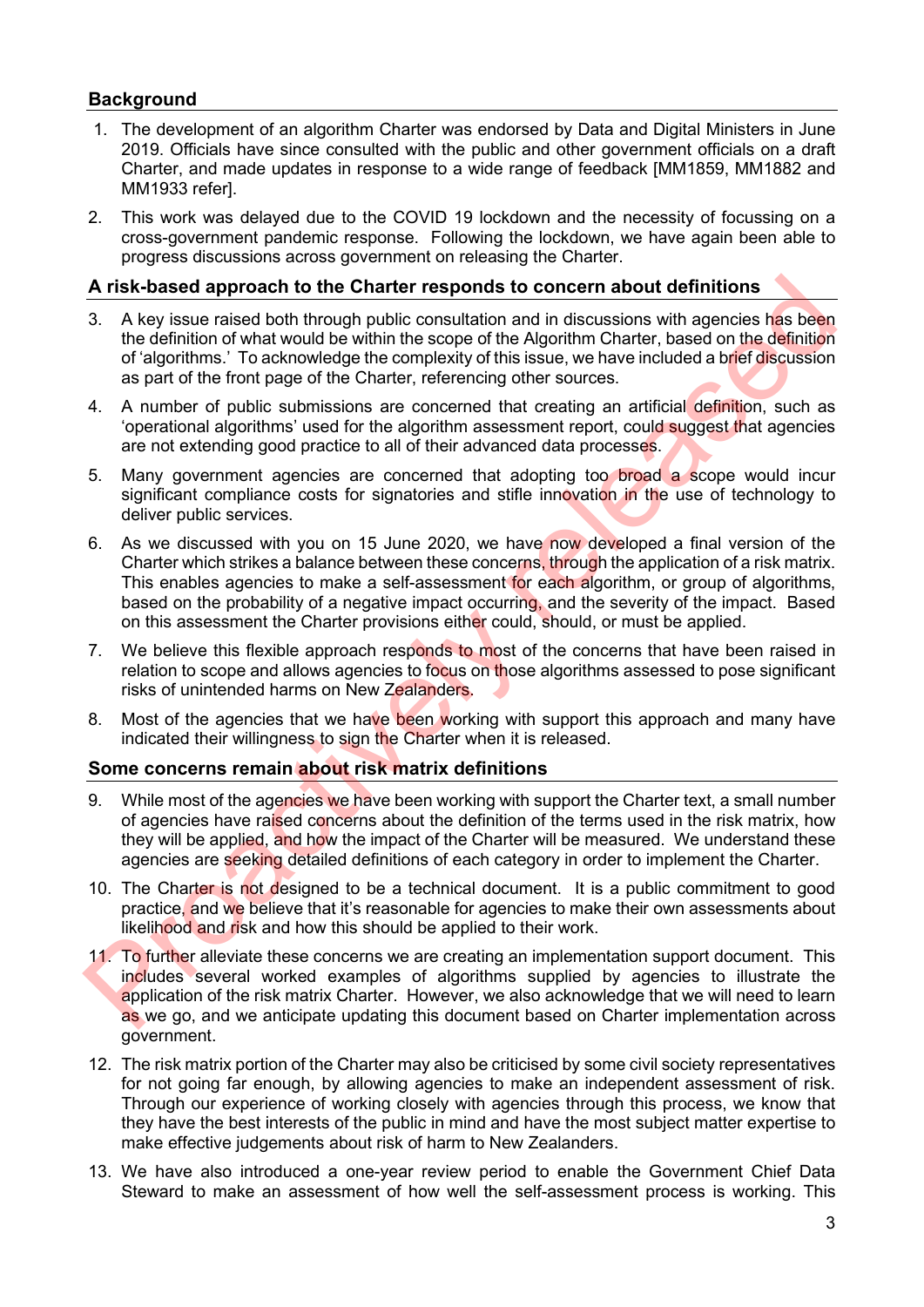review will consider whether the Charter is meeting it's intended aims and consider the impact of the Charter, based on the feedback of both government agencies and civil society representatives.

14. We believe these mitigations are appropriate to address the concerns of both agencies and some civil society representatives, and accordingly, we propose to proceed with releasing the Charter, noting the possibility that some agencies may be unwilling to sign it.

#### **Release of the Charter**

15. The final Algorithm Charter is attached to this paper as Appendix One. We propose that you release the Charter via an announcement made during Techweek 2020 (27 July - 2 August). The Government Chief Data Steward will support your announcement through a range of activities that week, including seeking to publish an editorial, and discussing the Charter at Techweek events. release the Charler via an announcement made during Technolet 2000 (27. July - 2 August)<br>The Government Chief Data Steward will support your amouncement through a range of<br>activities that week, including seeking to publish

#### **Next Steps**

- 16. On 9 July, the Government Chief Data Steward wrote to agencies formally inviting them to be a signatory of the Charter.
- 17. A draft communications plan for the release of the Charter is attached to this paper as Appendix Two. We will work closely with your office ahead of Techweek 2020 to finalise release details and the list of inaugural Charter signatories.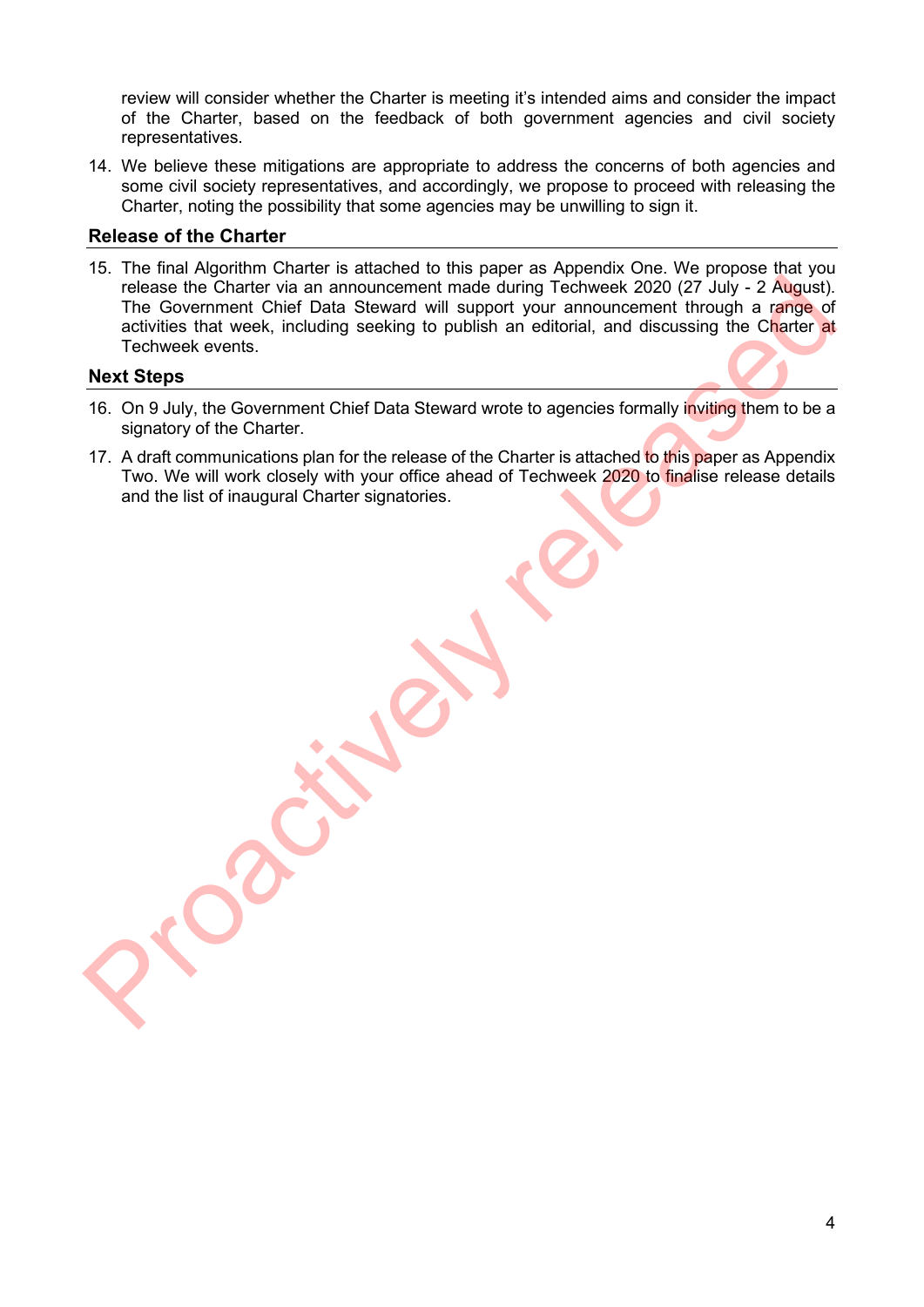**Processed Religionships**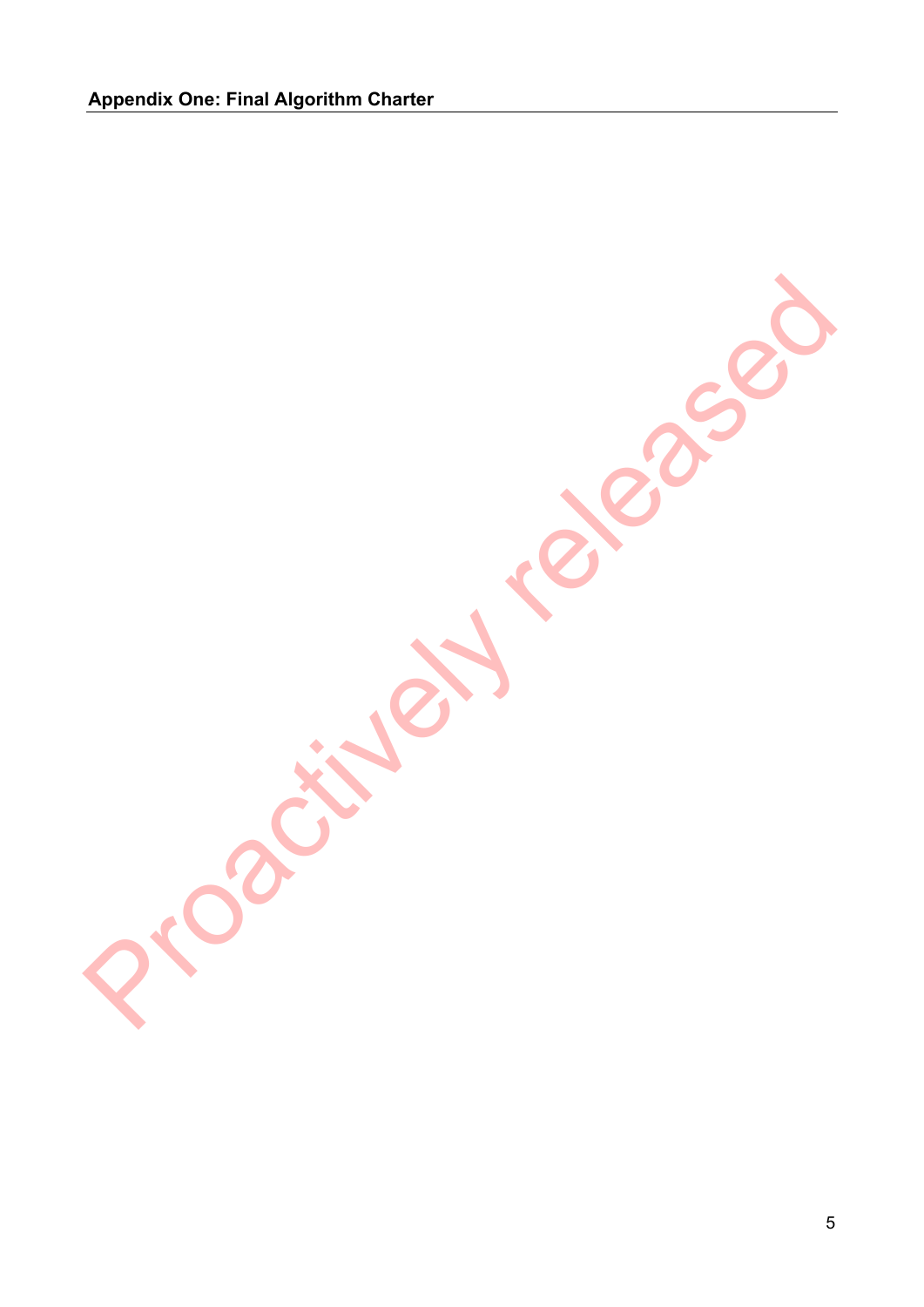

# **ALGORITHM CHARTER FOR AOTEAROA NEW ZEALAND**

## *The value of algorithms*

Government agencies use data to help inform, improve and deliver the services provided to people in New Zealand every day. Simple algorithms can be used to standardise business processes to ensure scarce resources are distributed equitably. More complex algorithms can be used to distil information from large or complex data sets to support human decision-making and reveal insights that could not easily be revealed by human analysis alone.

These algorithms can be used to help government better understand New Zealand and New Zealanders. This knowledge helps government make good decisions and deliver services that are more effective and efficient. The use of algorithms can mitigate the risk that human biases will enter into the administration of government services and result in real benefits for everyone.

However, the opportunities also bring fresh challenges. For example, human bias could be perpetuated, or even amplified by, algorithms that are not designed and operated in thoughtful ways. Transparency and accountability are critical to ensuring that the public can trust and support the government to use these tools in appropriate ways.

This Charter is a commitment by government agencies to carefully manage how algorithms will be used to strike the right balance between privacy and transparency, prevent unintended bias and reflect the principles of the Treaty of Waitangi.

# *Definitions*

There are a wide range of advanced analytical tools that can fit under the term 'algorithm'. These range from less advanced techniques such as regression models and decision trees, which primarily support predictions and streamline business processes, through to more complex systems, such as neural networks and Bayesian models, which can take on properties of machine learning as they make advanced calculations and predictions.

A good discussion of the different types of predictive algorithms and the challenges of defining these is contained in 'Government Use of Artificial Intelligence in New Zealand' (New Zealand Law Foundation and Otago University, 2019).

The risks and benefits associated with algorithms are largely unrelated to the types of algorithms being used. Very simple algorithms could result in just as much benefit (or harm) as the most complex algorithms depending on the content, focus and intended recipients of the business processes at hand. As a consequence, this Charter does not specify a technical definition of an algorithm. It instead commits signatories to take a particular focus on those algorithms that have a high risk of unintended consequences and/or have a significant impact if things do go wrong, particularly for vulnerable communities. The value of algorithms<br>
The value of algorithms<br>
Covernment agencies use data to help inform improve<br>
Covernment agencies use data to help inform improve<br>
coverage distribution could could could could contain a stress of

# *Review*

The Algorithm Charter for Aotearoa New Zealand is an evolving piece of work that needs to respond to emerging technologies and also be fit-for-purpose for government agencies. After twelve months a review of the Algorithm Charter will be conducted, to ensure it is achieving its intended purpose of improving government transparency and accountability without stifling innovation or causing undue compliance burden.

#### *Foundations*

The Algorithm Charter is part of a wider ecosystem and works together with existing tools, networks and research, including:

*Principles for the Safe and Effective Use of Data and Analytics* (Privacy Commissioner and Government Chief Data Steward, 2018)

*Government Use of Artificial Intelligence in New Zealand* (New Zealand Law Foundation and Otago University, 2019)

*Trustworthy AI in Aotearoa – AI Principles* (AI Forum New Zealand, 2020)

*Open Government Partnership*, an international agreement to increase transparency.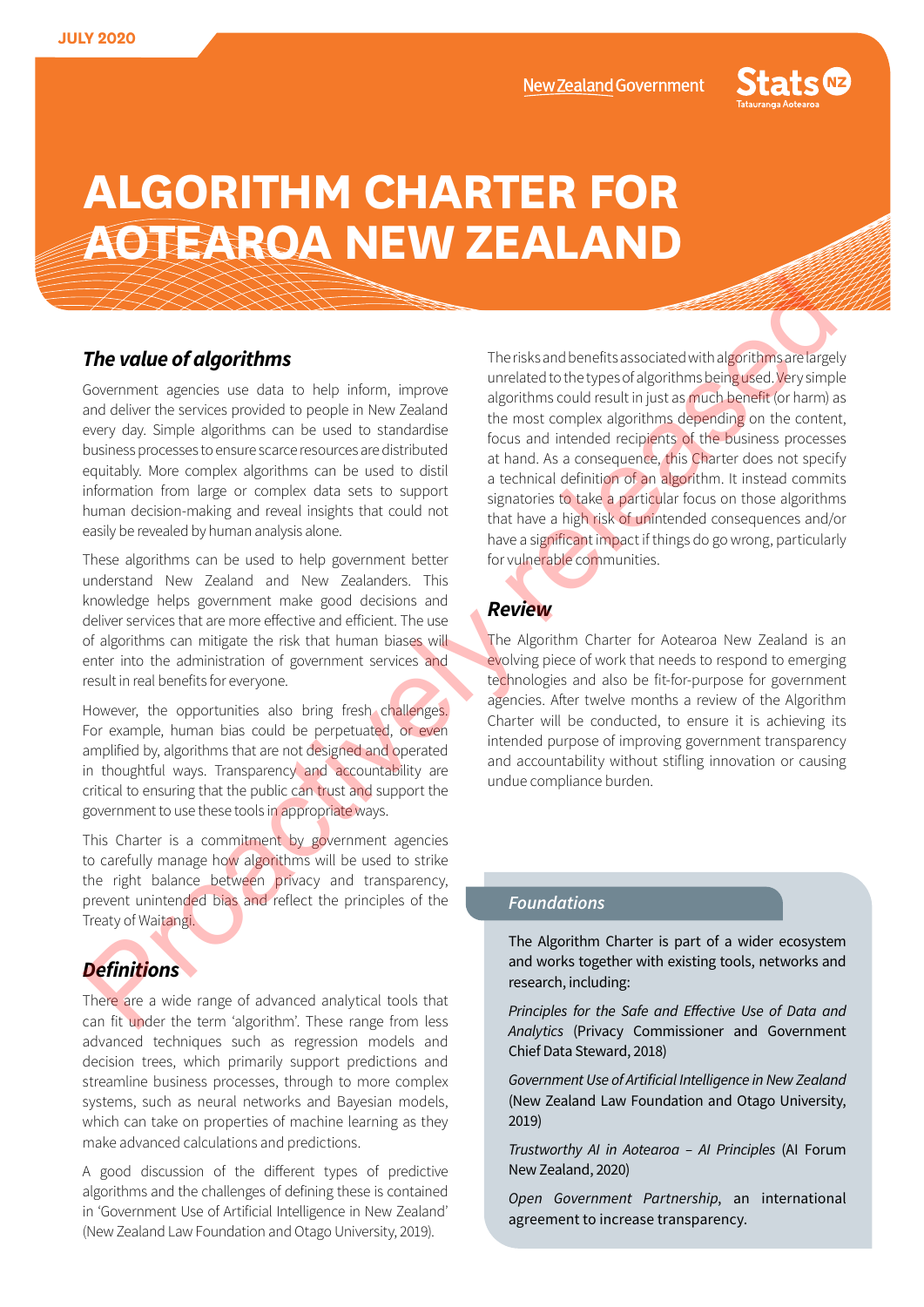# *Assessing likelihood and impact*

The Algorithm Assessment Report found that advanced analytics and data use are an essential part of delivering public services. Applying the Charter to every business rule and process would be impossible for agencies to comply with and not achieve the intended benefits of the Charter.

However, where algorithms are being employed by government agencies in a way that can significantly impact on the wellbeing of people, or there is a high likelihood

# *Risk matrix*

many people will be adversely impacted, it is appropriate to apply the Charter.

Charter signatories will make an assessment of their algorithm decisions using the risk matrix below. This supports their evaluation, by quantifying the likelihood of an adverse outcome against its relative level of impact to derive an overall level of risk.

| government agencies in a way that can significantly impact<br>on the wellbeing of people, or there is a high likelihood |                                                                                              | <u>UCITIVE QIT OVET QILIEVEL OF ITSN.</u>                                                       |                           | The risk rating determines the application of the Charter.                                     |
|-------------------------------------------------------------------------------------------------------------------------|----------------------------------------------------------------------------------------------|-------------------------------------------------------------------------------------------------|---------------------------|------------------------------------------------------------------------------------------------|
| <b>Risk matrix</b>                                                                                                      |                                                                                              |                                                                                                 |                           |                                                                                                |
| Likelihood                                                                                                              |                                                                                              |                                                                                                 |                           |                                                                                                |
| Probable<br>Likely to occur often during standard operations                                                            |                                                                                              |                                                                                                 |                           |                                                                                                |
| <b>Occasional</b><br>Likely to occur some time during standard operations                                               |                                                                                              |                                                                                                 |                           |                                                                                                |
| Improbable<br>Unlikely but possible to occur during standard operations                                                 |                                                                                              |                                                                                                 |                           |                                                                                                |
| Impact                                                                                                                  | Low<br>The impact of these<br>decisions is isolated and/or<br>their severity is not serious. | Moderate<br>The impact of these<br>decisions reaches a<br>and/or their severity is<br>moderate. | moderate amount of people | High<br>The impact of these<br>decisions is widespread<br>and/or their severity is<br>serious. |
| <b>Risk rating</b>                                                                                                      |                                                                                              |                                                                                                 |                           |                                                                                                |
|                                                                                                                         |                                                                                              |                                                                                                 |                           |                                                                                                |
| Low<br>The Algorithm Charter could be applied.                                                                          | Moderate<br>The Algorithm Charter should be applied.                                         |                                                                                                 | High                      | The Algorithm Charter must be applied.                                                         |

# *Application and Commitment*

The Charter will apply differently to each signatory. The risk matrix approach means that signatories can focus first on decisions that have a high risk and exclude most of the many business rules that government agencies use every day to give effect to legislative requirements

and for business as usual activities. The intention is to focus on those uses of algorithms that have a high or critical risk of unintended harms for New Zealanders. This commitment will be reviewed in twelve months as part of the scope review.